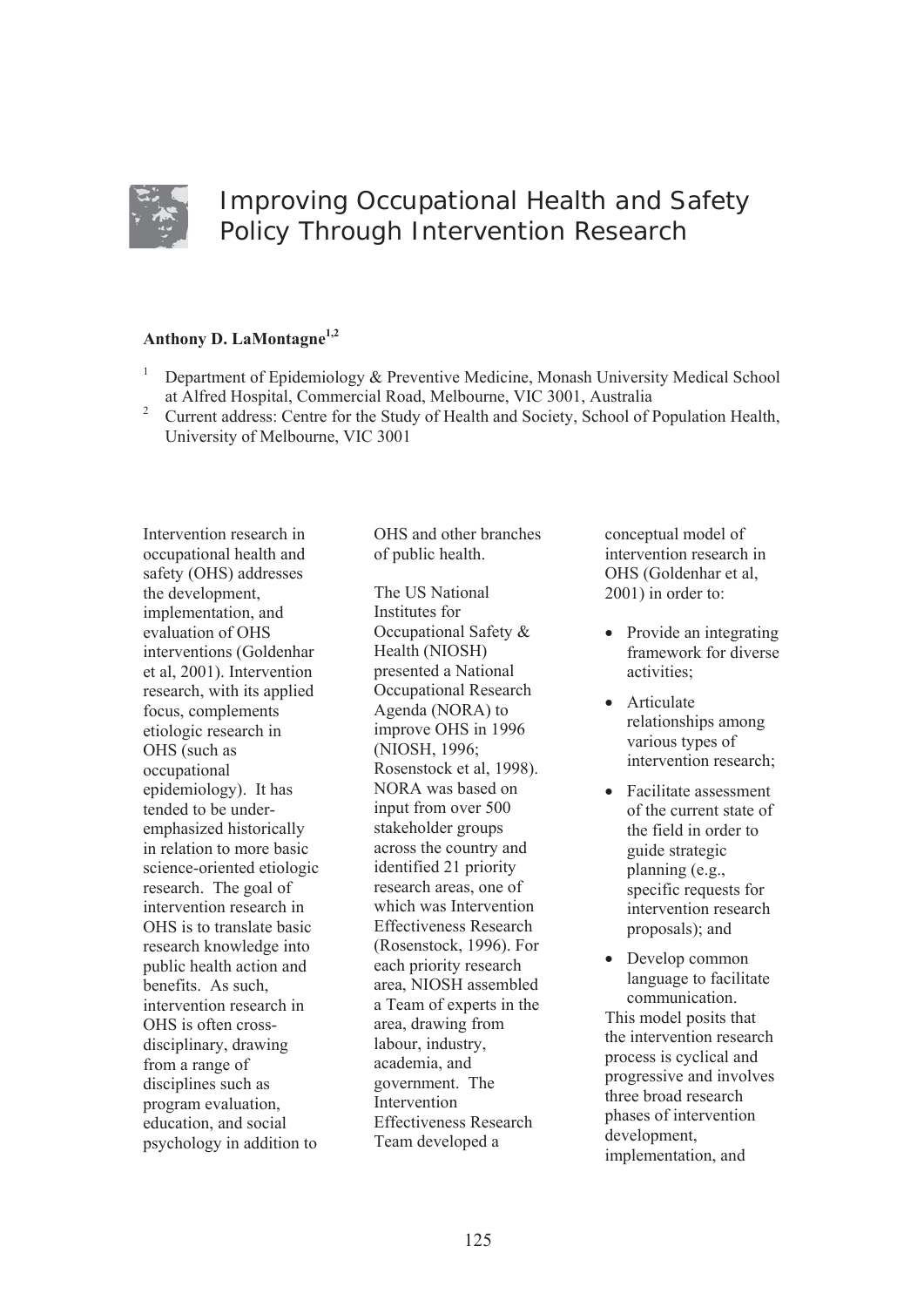| evaluation (Figure 1)<br>(Goldenhar et al, 2001). | problem and the range of<br>possible intervention | reporting on and<br>disseminating findings. |
|---------------------------------------------------|---------------------------------------------------|---------------------------------------------|
| Further, it includes a set                        | strategies; (ii) developing                       | Finally, intervention                       |
| of five tasks that are                            | partnerships with                                 | research can be                             |
| important in any                                  | relevant stakeholder                              | conducted at levels                         |
| intervention research                             | groups; (iii) choosing                            | ranging from simple                         |
| study: (i) gathering                              | appropriate research                              | worksite programs to                        |
| background information                            | methods and study                                 | national or international                   |
| and conducting needs                              | $designs$ ; (iv) conducting                       | policy.                                     |
| assessment on the                                 | the research; and $(v)$                           |                                             |

*Figure 1: Intervention Research In OHS: A Conceptual Model* 

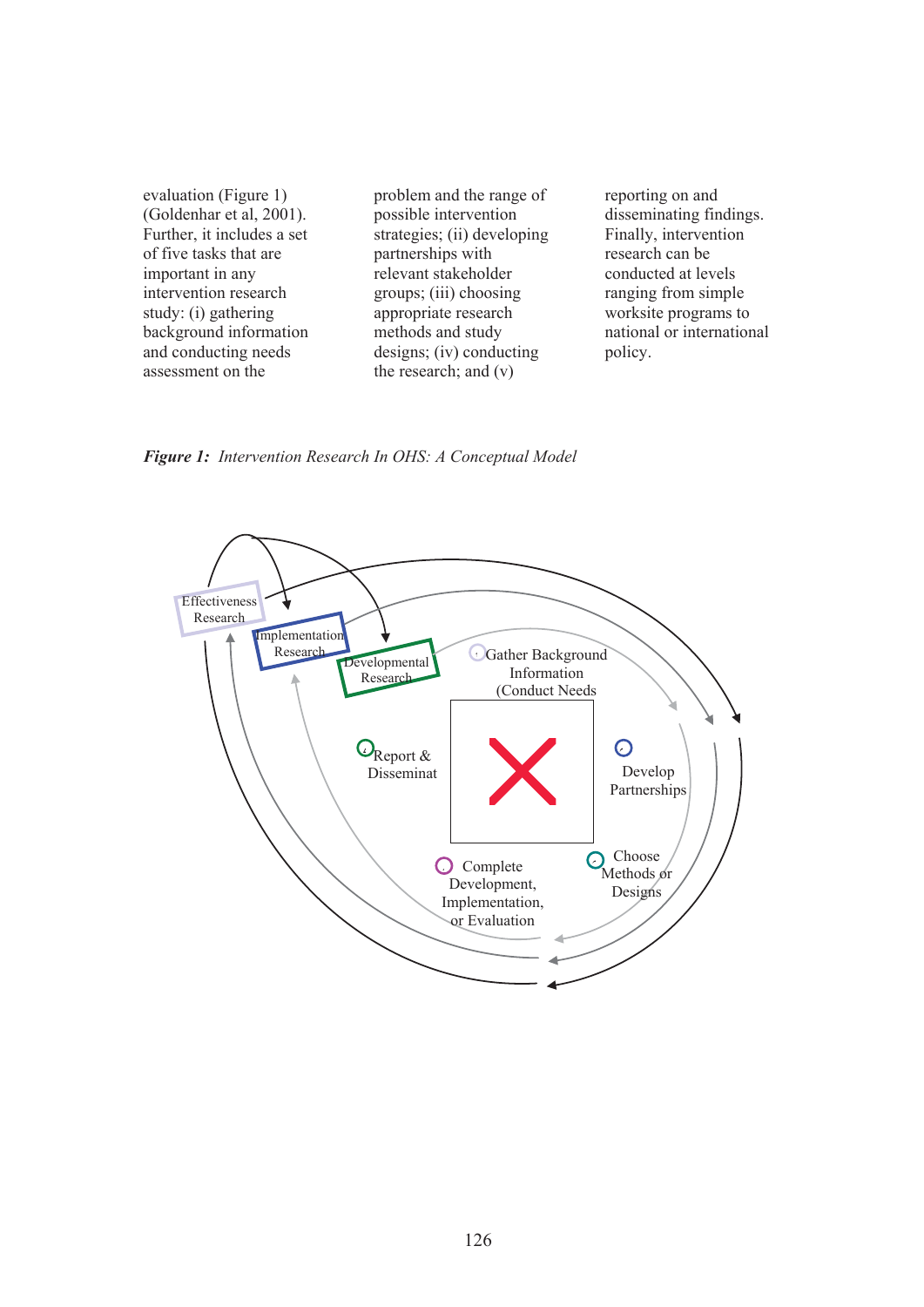#### **Focus On OHS Policy Intervention Research**

Policy-level interventions include mandatory national or state/province-level regulations (e.g. regulations promulgated by the various state and territory Work Cover Authorities in Australia, European Union OHS directives) as well as voluntary guidelines recommended by respected professional, trade, research, or other authoritative groups (e.g. International Labour Organisation (ILO) Conventions, International Standards Organization (ISO) Standards, US National Institute for Occupational Safety & Health (NIOSH) guidelines). Despite the fact that regulatory interventions are often challenged by various groups, there has been relatively little peerreviewed research published on the evaluation of such interventions (Goldenhar et al, 2001; LaMontagne, 2000). What little there is tends to address regulatory or legislative more than voluntary

policies, and occupational safety more often than occupational health policy interventions. Policylevel interventions are the particularly challenging to evaluate for many reasons, including the need for large-scale study, the lack of control over the intervention, and study design limitations imposed by ethical and other concerns (LaMontagne, 2000). For occupational healthfocused policies in particular (e.g. regulations on occupational carcinogens), there are additional challenges in relating interventions to disease outcomes due to long latency periods from exposure to disease, nonwork contributions to many disease that are also caused by occupation, and other issues. For example, despite regulatory actions against asbestos taking off in the 1970's in many industrialized democracies, most such countries have not yet

reached the peak of asbestos related mesothelioma and lung cancer. In Australia, for example, the peak of mesothelioma incidence is projected to occur around 2010 (Leigh et al, 2002) though regulatory interventions began in earnest in the 1970's.

Despite the numerous challenges to evaluating OHS policy interventions, such research will play an increasingly important role in political and economic environments that demand greater and greater justification for new regulations of any sort, as well as greater accountability for regulations that are already in place (LaMontagne and Kelsey, 1998). The remainder of this paper will focus on how OHS policy-making, implementation, and effectiveness can be improved through intervention research, with a particular focus on policies targeting health (versus safety) outcomes.

# **Evaluating OHS Policy Interventions: Implementation and Effectiveness**

Policy-level interventions are usually developed based upon the best

available evidence regarding risks and how best to control them.

They thus have implied or explicit expectations about how requirements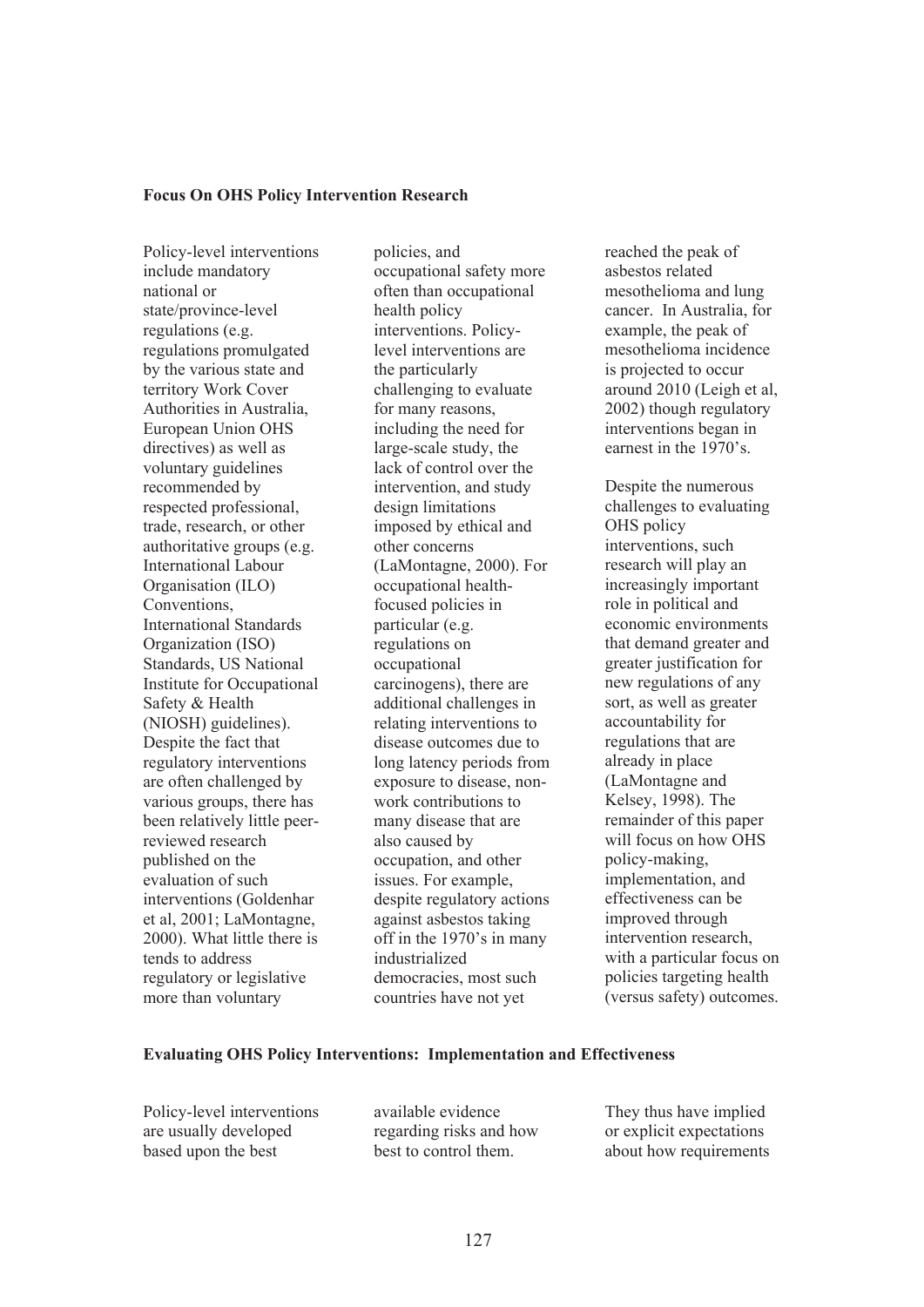or recommendations will be implemented, and in turn, the impacts of implementation. Fundamental evaluation questions thus concern implementation and effectiveness, as outlined below:

- 1. Was the policy implemented as intended (e.g., employer implementation of requirements, regulatory enforcement)?; and
- 2. Did implemented measures result in decreases in exposures and health effects of concern?

Implementation studies are important complements to effectiveness studies, and can also be quite valuable in their own right. Their value is often under-estimated due to the prevalent view that evaluation is synonymous with effectiveness. As examples, detailed population-based implementation studies have been conducted on the generic hazard communication (or 'right-to-know') and the agent-specific ethylene oxide standards in the US. The hazard communication evaluation showed, for example, that: (i) roughly one fourth of responding

employers provided no worker training, with small employers being the least likely to provide training; and (ii) the percent of non-compliant employers was 53%, 46%, and 41% with one or more training, Material Safety Data Sheet (MSDS), or labelling requirements, respectively (GAO, 1991). The 'information for action' yield of this study was aptly expressed in its title: "OSHA Action Needed to Improve Compliance with Hazard Communication Standard".

The ethylene oxide evaluation showed that most hospitals had implemented the requirements for initial personal exposure monitoring, worker training, and medical surveillance (LaMontagne et al, 1996a; LaMontagne et al, 1997). However, workers at half the hospitals studied were also being exposed in accidental releases of EtO that were not being captured by personal monitoring, training was most commonly video-based, and OSHA's Action Level trigger for medical surveillance—used in many health standards was neither understood by employers nor related to providing surveillance

(LaMontagne et al, 1996b, 1997). These studies demonstrated the successes and shortcomings of the ethylene oxide standard, and were pivotal in the continuance of the standard when it was reviewed as test case for the expanded Regulatory Flexibility Act in 1997. This Act, combined with Small Business Regulatory Flexibility Act (SBRFA) mandated the review of OHS standards 10 years after their promulgation in order to determine whether they should be amended, continued without change, or rescinded (LaMontagne et al, 1998). In summary, process evaluation studies—when modelled on the implied or explicit logic of a particular policy—provide information needed for action to improve the policy's implementation through enforcement, outreach, or information dissemination. Optimal implementation is a fundamental prerequisite to optimal effectiveness.

Effectiveness questions can be asked at three general levels:

1. Was implementation of the policy associated with decreased exposures to the hazard of interest?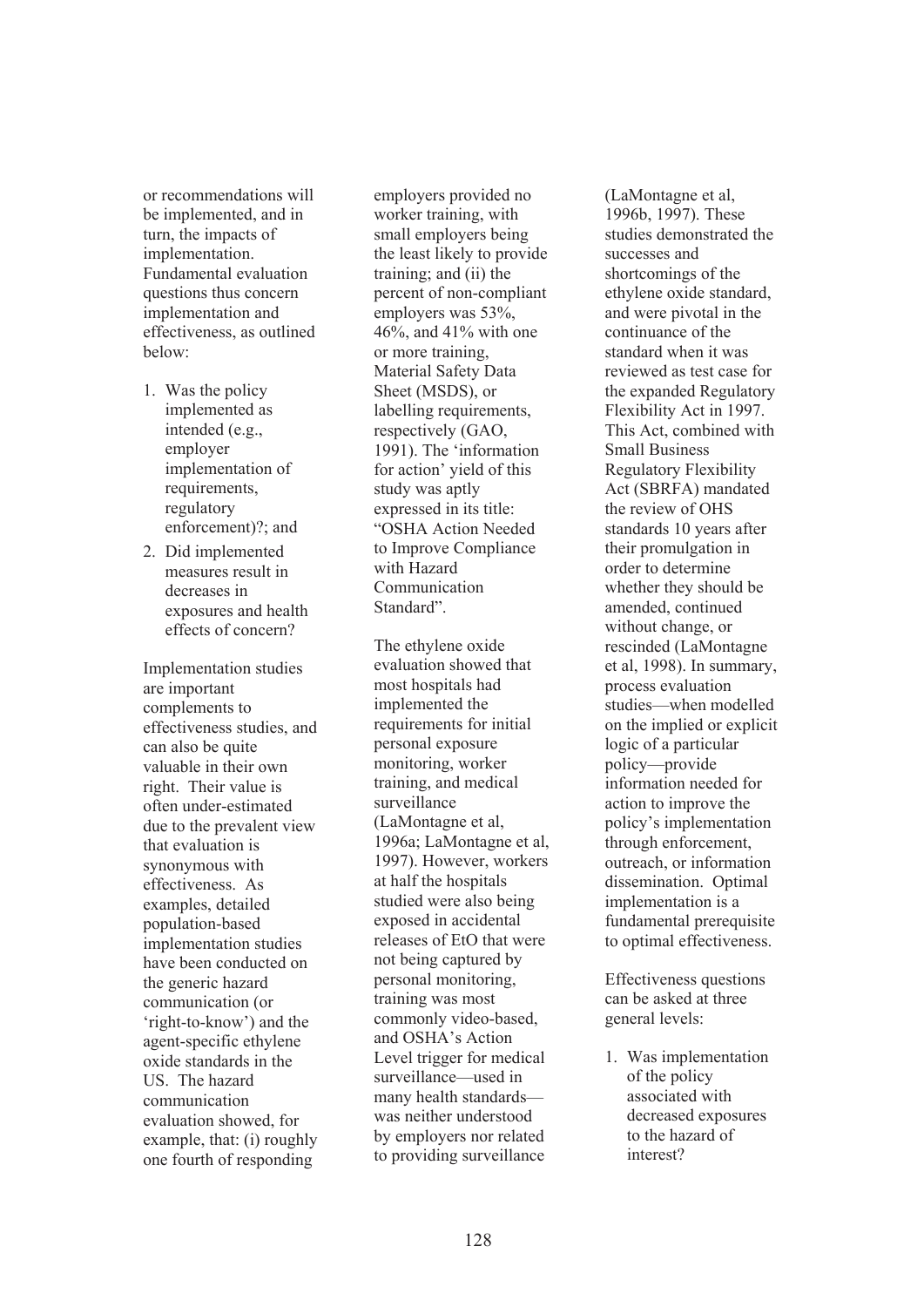- 2. Was implementation of the policy associated with decreases in health outcomes of interest?
- 3. Did the policy 'cause' observed changes in exposures and health outcomes?

Studies at the first two levels are observational with the usual limitations on causal inference. Combing qualitative and quantitative approaches, however, can greatly improve the interpretability of such observational studies (LaMontagne and Needleman, 1996; Zwerling et al, 1997). Examples of documented positive impacts at the first and second levels include: (1) a US Hazard Communication evaluation showing that interactive small group training methods were associated with positive changes in work practices and working conditions (proxies for decreased exposures (Robins et al, 1990); (2) decreases in blood lead (as a bio-marker of both exposure and health outcomes) after implementation of the US lead in construction standard (Levin et al, 1997); and (3) decreases in silicosis (health outcome) after implementation of the US respirable quartz standard (Stayner et al,

1996). Health outcome evaluations are particularly challenging for diseases with long latencies (e.g., asbestosis), multifactorial aetiology (e.g., asthma), or both (e.g., lung cancer) (Stayner et al, 1996).

A recent example from a coordinated policy intervention to address occupational skin disease in Germany illustrates several important themes (Dickel et al, 2002). In Germany as well as other industrialized countries, there is a high incidence of occupational skin disease (OSD) among hairdressers and barbers (Dickel et al, 2001). A population-based register of OSD was set up in Northern Bavaria in 1990. Between 1990 and 1999, there were 856 confirmed (as occupational) initial reports of OSD in hairdressers. Reliable documentation of the OSD problem both strengthened the rationale for addressing it and enabled on-going health outcome evaluation of the impacts of any intervention. Regulatory interventions to address this problem were introduced in 1992 (Technical Rules for Hazardous Substances 530 'Hairdressing Trade') and in 1996 (Technical Rules for

Hazardous Substances 531 'Endangerment of the skin by work in the wet environment (wet work)'). In addition, the workers' compensation board executed an information campaign to support the new regulations. These efforts were complemented by a voluntary policy intervention: a 1995 agreement between hair cosmetics manufacturers and the hairdressers' guild to stop the use of glyceryl monothioglycolate in permanent wave solutions (sensitization to this agent had been previously determined to be common). Over the 1990-1999 period, the annual incidence of OSD steadily decreased from 194 to 18 cases per 10,000 workers, a statistically and clinically significant 10-fold decline (Dickel et al, 2002). The evidence of effectiveness of these combined efforts in reducing OSD is convincing. Concomitant process evaluation, which may be forthcoming, would help to sort out the relative contributions of the three complementary policy interventions (i.e., to what extent were each of the three policies implemented?).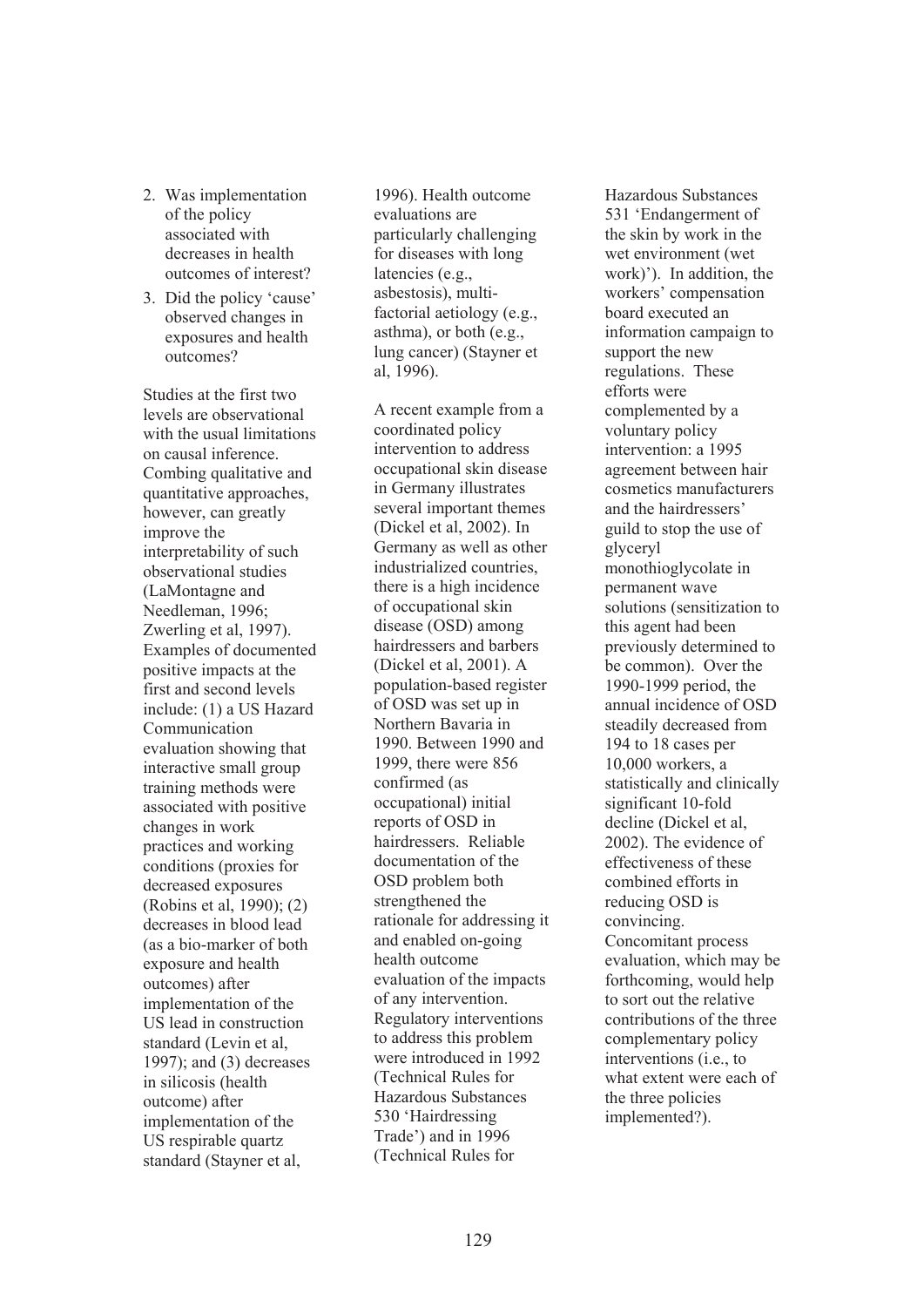The themes illustrated by the German OSD example include: (1) the high value of disease registries and public health surveillance systems in guiding policy-making and facilitating policy evaluation; (2) the potential for making positive change when all stakeholders are genuinely involved in the policy-making process (government, labour, and industry); (3) the need for both regulatory and voluntary policy

interventions to address OHS issues; and (4) the value of covering the full continuum of upstream (substitution of common sensitizing agent) and downstream (OSD surveillance) measures in addressing OHS issues.

Studies at the third level (did the policy 'cause' observed changes?) are rarely feasible due to the practical, ethical, and legal constraints of conducting randomized, controlled experiments in this context. Sufficient

levels of proof of policy effectiveness should correspond to these constraints. A sensible and economical approach to evaluating OHS interventions (of all types, including policy) has been proposed in which qualitative and quasi-experimental studies would be conducted, followed by—where both necessary and feasible randomized, controlled trials (Zwerling et al, 1997).

#### **Emerging Topics and Future Directions**

Emerging topics in OSH policy evaluation research include moving upstream from exposures and health outcomes to safer technologies, which would call for the assessment preventive efforts as well as exposures. The UK Health and Safety Executive's Control of Substances Hazardous to Health "COSHH Essentials" program is an example of more upstream-focused policy. While OHS policy efforts have progressed slowly over the last two neoliberal dominated decades in the industrialized west, broader public support for environmental policy

efforts has enabled greater progress in that sphere, some of which crosses over into OHS. For examples, environmental pollution prevention policies have appropriately moved upstream from end-ofpipe approaches to the design of production processes. The US state of Massachusetts' Toxics Use Reduction policy has resulted in some improvements in OHS conditions, though usually only as a sidebenefit of environmental policy-driven actions (Roelofs et al, 2000). Opportunities exist for strengthening OHS considerations within such environmental

policies. Finally, the last decade has seen a rapid rise in OHS management systems or programs as the generic OHS intervention of choice for employers. These programs have been driven both by regulatory and voluntary policy interventions, yet evaluation research on this emerging topic is just beginning to take off (Frick et al, 2000; Quinlan, 1999).

Opportunities for future improvements in OSH policy evaluation are many. Traditional etiologic epidemiology perspectives need to be complemented by more eclectic and action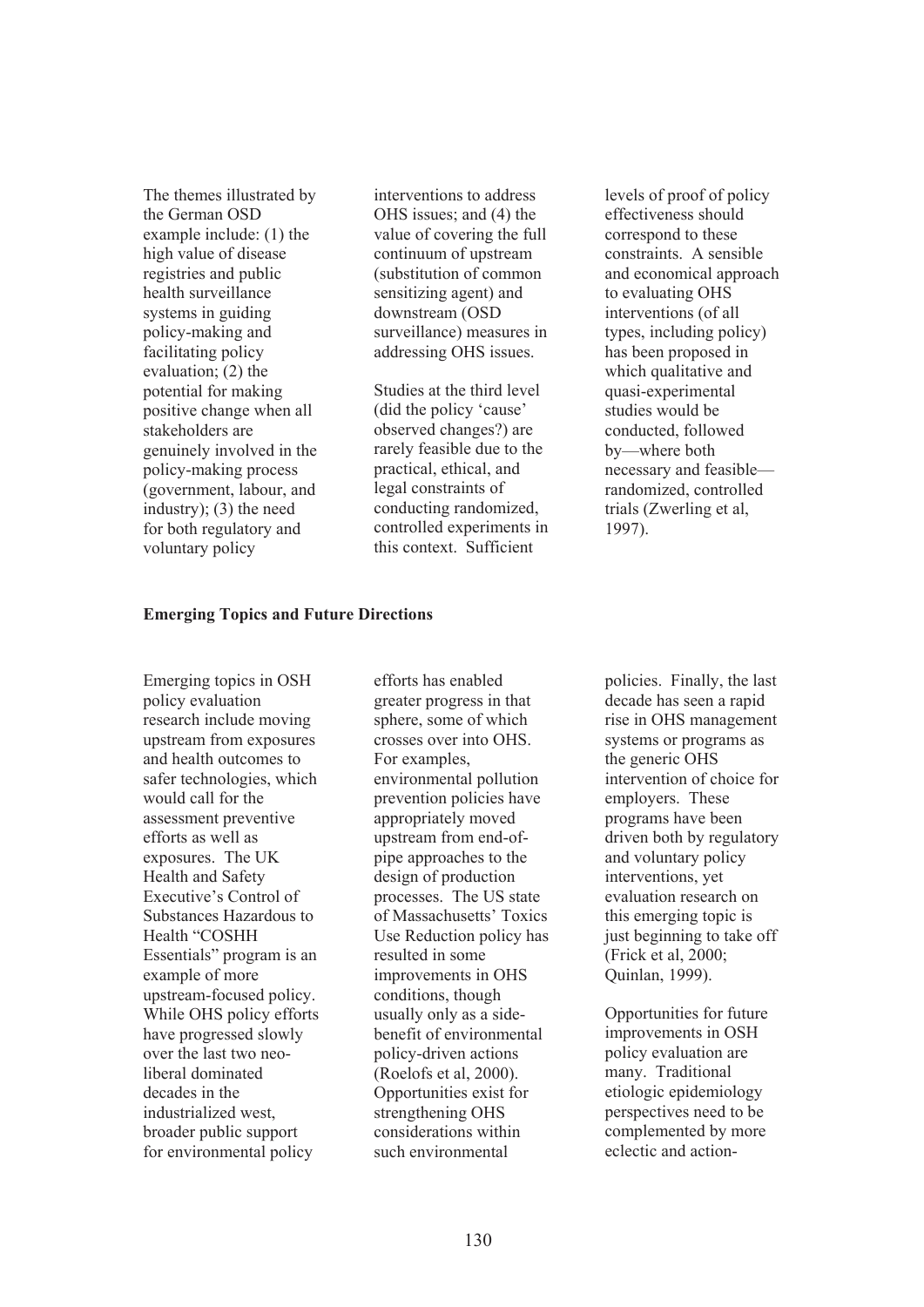oriented perspectives. Examples include borrowing more from the field of program evaluation, adopting alternative paradigms such as participatory action research, and expanding the use of qualitative research methods (Zwerling et al, 1997; Schulte et al, 1996). More populationbased, rather than worksite-based, studies are needed. The scientific and quality and feasibility of evaluation studies would be greatly enhanced by planning evaluations in conjunction with policy development. In addition, policy evaluation studies are

greatly facilitated where population-based occupational exposure and disease surveillance systems are in place, as was illustrated by the example from Germany above. In addition, many impact and outcome measures have been under-utilized to date. For example, more economic studies are needed that focus on health costs to affected workers as well as implementation costs to employers (Boden et al, 2001). In addition, greater utilization of exposures, hazards, and biomarkers would provide more measurable performance metrics than health outcomes, as well

as greater feasibility of demonstrating impacts of policy-level interventions (Gomez, 1998; LaMontagne and Kelsey 2001; LaMontagne et al, 2002). Expanded evaluation research in these areas will foster the development of policies that are minimally burdensome to employers and maximally effective in reducing exposures and health effects. With a continued emphasis on generating information for action, OHS policylevel evaluation research will support the continuing improvement of policy development, implementation, and effectiveness.

### **OHS Intervention Research Resources**

Goldenhar LM, LaMontagne AD, Katz T, Heaney C, Landsbergis P ( 2001): The intervention research process in occupational safety & health: an overview from the NORA Intervention Effectiveness Research Team. J Occup Environ Med 43: 616-622. LaMontagne AD (2000): Evaluation of OSHA health standards. In: Levy BS, Wegman DH (eds). Occupational Health: Recognizing and Preventing Work-Related

Disease. Fourth Edition ed. Philadelphia: Lippincott Williams & Wilkins, pp. 134-135. Menckel E, Westerholm P (1999): Evaluation in Occupational Health Practice. Oxford: Butterworth-Heinemann. Robson L, Shannon H, et al. (2001). Guide to Evaluating the Effectiveness of Strategies for Preventing Work Injuries: How to Show Whether a Safety Intervention Really Works. US Centres for

Disease Control, NIOSH Publication #2001-119. http://www.iwh.on.ca/Pa ges/Publications/safetybo ok.htm

Williamson A (1999): Policy and program evaluation in occupational health and safety. In: Mayhew C, Peterson C (eds). Occupational Health and Safety in Australia: Industry, Public Sector and Small Business. St Leonards, NSW: Allen & Unwin.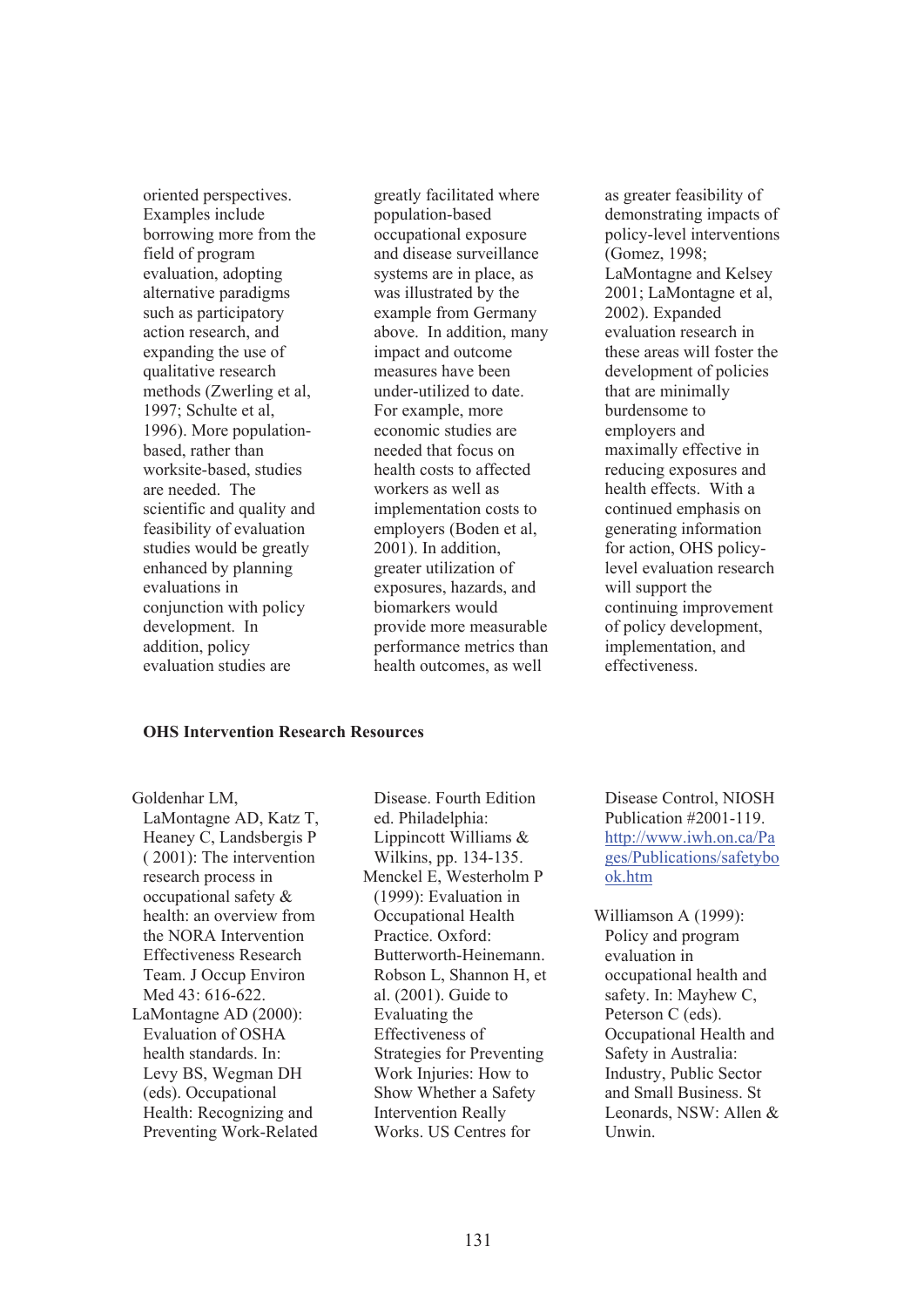#### **References**

Boden LI, Biddle EA, Spieler EA (2001): Social and economic impacts of workplace illness and injury: current and future directions for research. Am J Ind Med 40:398- 402.

Dickel H, Kuss O, Schmidt A, et al (2002): Impact of preventive strategies on trend of occupational skin disease in hairdressers: population-based register study. Br Med J 324: 1422-3.

Dickel H, Kuss O, Blesius C, et al (2001): Occupational skin diseases in Northern Bavaria between 1990 and 1999: a populationbased study. Br J Dermatol 145: 453-62.

Frick K, Jensen P, Quinlan M, et al (2000): Systematic Occupational Health and Safety Management; Perspectives on an International Development. Amsterdam: Pergamon Press.

GAO (1991). OSHA Action Needed to Improve Compliance with Hazard

Communication Standard. Washington, DC: U.S. General Accounting Office.

Goldenhar LM, LaMontagne AD, Katz T, et al ( 2001): The intervention research process in occupational safety & health: an overview from the NORA Intervention Effectiveness Research Team. J Occup Environ Med 43: 616- 622.Gomez MR (1998). Exposure surveillance tools needed in agency GPRA plans. AIHA J 59:371-4.

LaMontagne AD (2000): Evaluation of OSHA health standards. In: Levy BS, Wegman DH (eds). Occupational Health: Recognizing and Preventing Work-Related Disease. Fourth Edition ed. Philadelphia: Lippincott Williams & Wilkins, pp. 134- 135.LaMontagne AD, Kelsey KT (1998): OSHA's renewed mandate for Regulatory Flexibility review: in support of the 1984 ethylene oxide standard. Am J Ind Med 34: 95-104.

LaMontagne AD, Kelsey KT (2001). Evaluating

OSHA's ethylene oxide standard: exposure determinants in Massachusetts hospitals. Am J Publ Health 91: 412-7.

LaMontagne AD, Mangione TW, Christiani DC, et al (1996a).: Medical surveillance for ethylene oxide exposure: practices and clinical findings in Massachusetts hospitals. J Occup Environ Med 38: 144- 54.

LaMontagne AD, Needleman C (1996b). Overcoming practical challenges in intervention research in occupational health and safety. Am J Ind Med 29: 367-72.

LaMontagne AD, Rudd RE, Mangione TW, et al (1996): Determinants of the provision of ethylene oxide medical surveillance in **Massachusetts** hospitals. J Occup Environ Med 38: 155- 68.

LaMontagne AD, Kelsey KT (1997). Evaluating OSHA's ethylene oxide standard: employer exposure monitoring activities in